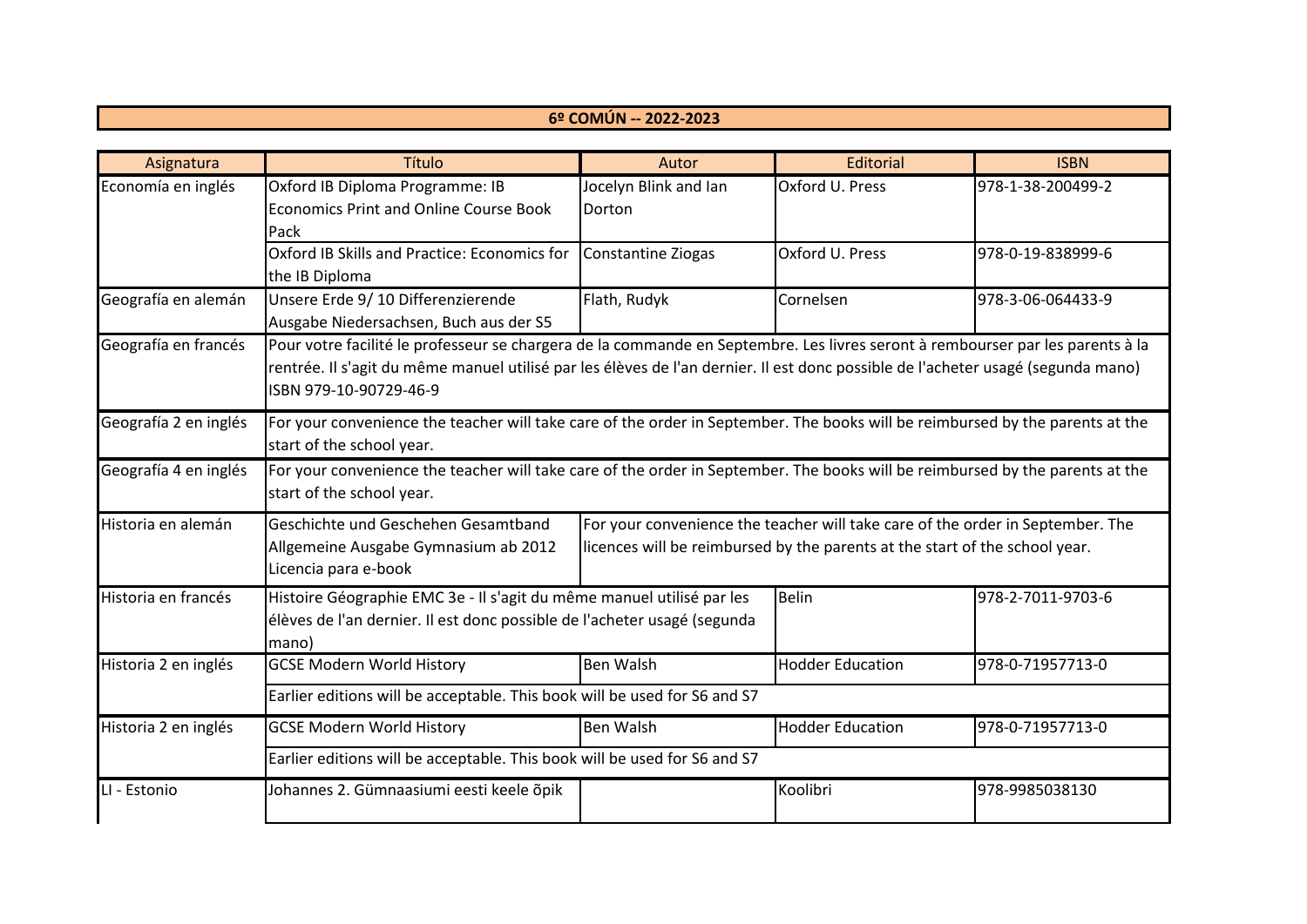|                 | Johannes 2. Gümnaasiumi eesti keele<br>töövihik                      |                                                 | Koolibri                | 474-1230013106    |  |
|-----------------|----------------------------------------------------------------------|-------------------------------------------------|-------------------------|-------------------|--|
|                 | Kirjandus barokist romantismini.<br>Gümnaasiumi õpik                 |                                                 | Koolibri                | 9985-0-1813-3     |  |
|                 | Kirjandus barokist romantismini.<br>Gümnaasiumi töövihik             |                                                 | Koolibri                | 3528              |  |
|                 | Gümnaasiumi õigekeele vihik                                          |                                                 | Koolibri                | 474-12300131298   |  |
| LI - Griego     | Έκθεση-Έκφραση της Β΄ Λυκείου.                                       |                                                 |                         | 978-9600623338    |  |
|                 | Κείμενα Νεοελληνικής Λογοτεχνίας της Α΄ Λυκείου                      |                                                 |                         | 978-9600623161    |  |
|                 |                                                                      | Κείμενα Νεοελληνικής Λογοτεχνίας της Β΄ Λυκείου |                         | 978-9600623369    |  |
|                 | Η Τιμή και το Χρήμα                                                  | Κ. Θεοτόκης (Β'Λυκείου)                         | Εμπειρία Εκδοτική, 2017 | 978-960-417-516-1 |  |
|                 | Αναφορά στον Γκρέκο                                                  | Ν. Καζαντζάκης                                  | Εκδόσεις Καζαντζάκη     | 978-9607948502    |  |
|                 | Μήδεια                                                               | Ευριπίδης                                       | Εκδόσεις Κάκτος         | 978-960-352-064-1 |  |
|                 | Μαντάμ Σουσού                                                        | Δ. Ψαθάς                                        | Εκδόσεις Ψαθά           | 978-9607572141    |  |
| LI - Lituano    | e verrá pubblicato a luglio 2022.                                    |                                                 |                         |                   |  |
|                 | www.eduka.lt Dėl licencijos kreiptis į mokytoją. Licencija nemokama. |                                                 |                         |                   |  |
|                 | Literatūros vadovėlis. 1 dalis. 11 klasei.                           | I.Kanišauskaitė et al.                          | <b>Baltos lankos</b>    | 978-9955234883    |  |
|                 | Literatūros vadovėlis. 2 dalis. 11 klasei.                           | I.Kanišauskaitė et al.                          | <b>Baltos lankos</b>    | 978-9955235255    |  |
| LI - Neerlandés | Niemand in de stad                                                   | <b>Philip Huff</b>                              | De Bezige Bij           | 978-9403103709    |  |
| LI - Polaco     | Materiały do nauki zapewnia nauczyciel.                              |                                                 |                         |                   |  |
| LI - Sueco      | Svenska 2 Helt enkelt                                                | Annika Nilsson, Lena<br>Wingvist                | NA Förlag               | 978-9198024791    |  |
|                 | Svenska 3 Helt enkelt.                                               | A Nilsson & L Winqvist                          | NA Förlag               | 978-9198024784    |  |
|                 | Juloratoriet                                                         | Göran Tunström                                  | Albert Bonniers förlag  | 978-9100185145    |  |
|                 | Samlade verk                                                         | <b>Bodil Malmsten</b>                           | Albert Bonniers förlag  | 978-9100179656    |  |
|                 | Lusten och ensamheten- en biografi över<br>Hjalmar Söderberg.        | Jesper Högström                                 | Weyler förlag           | 978-9176811139    |  |
|                 | Medealand                                                            | Sara Stridsberg                                 | Albert Bonniers förlag  | 978-9100126131    |  |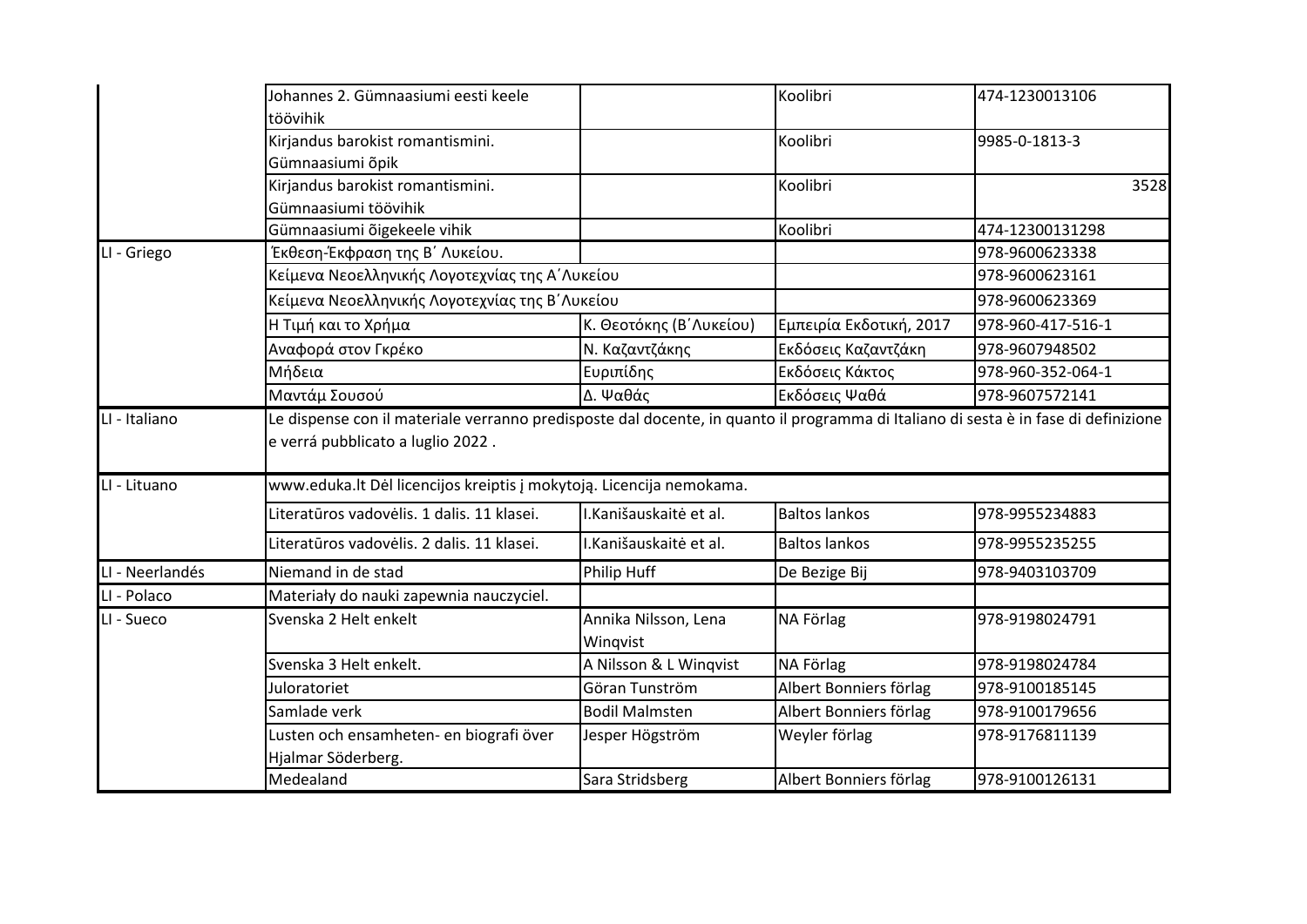| LII - Alemán            | Aspekte junior B1+ Kursbuch B1+ (libro<br>utilizado en S5, hay que conservarlo)    | Ute Koithan, Helen<br>Schmitz et. al. | Klett                                                      | 978-3-12-605250-4 |  |
|-------------------------|------------------------------------------------------------------------------------|---------------------------------------|------------------------------------------------------------|-------------------|--|
|                         | Aspekte junior B1+ Arbeitsbuch B1+ (libro<br>utilizado en S5, hay que conservarlo) | Ute Koithan, Helen<br>Schmitz et. al. | Klett                                                      | 978-3-12-605251-1 |  |
|                         | Mit uns C1 Kursbuch (sirve para S6 y S7)                                           | A. Breitsameter, K. Lil et al. Hueber |                                                            | 978-3-19-601060-2 |  |
|                         | Mit uns C1 Arbeitsbuch (sirve para S6 y S7)                                        | A. Breitsameter, K. Lil et al. Hueber |                                                            | 978-3-19-611060-9 |  |
| LII - Español           | VITAMINA C1, Libro del alumno (vale para S6 y S7)                                  |                                       | SGEL                                                       | 978-8417730758    |  |
|                         | VITAMINA C1, Cuaderno de ejercicios (vale para S6 y S7)                            |                                       | <b>SGEL</b>                                                | 978-8417730765    |  |
|                         | Opción versión digital: VITAMINA C1 libro del alumno + cuaderno de<br>ejercicios   |                                       | <b>SGEL</b>                                                | 978-8417730185    |  |
|                         | Largo pétalo de mar                                                                | <b>Isabel Allende</b>                 | Plaza y Janés                                              | 978-8401022418    |  |
| LII - Francés           | La guerre de Troie n'aura pas lieu                                                 | Jean Giraudoux                        | classiques et<br>contemporains Magnard                     | 978-2-210-75067-8 |  |
|                         | Le professeur fournira les documents d'étude.                                      |                                       |                                                            |                   |  |
| LII - Inglés            | Americanah                                                                         | Chimamanda Ngozi<br>Adichie           | <b>Harper Collins</b>                                      | 978-0007356348    |  |
|                         | The Importance of Being Earnest                                                    | O. Wilde                              | <b>Penguin Classics</b>                                    | 978-0140436068    |  |
|                         | Students may be required to obtain a copy of a further text after Christmas        |                                       |                                                            |                   |  |
| LII - Inglés - Advanced | Top Girls                                                                          | Caryl Churchill                       | Bloomsbury, 2018<br>(2nd Edition)                          | 978-1350028579    |  |
|                         | New GCSE English Text Guide - Pride and<br>Prejudice                               |                                       | <b>Coordination Group</b><br>Publications Ltd (CGP)        | 978-1847624857    |  |
|                         | Pride and Prejudice by Jane Austen Study<br>Edition                                | Jane Austen                           | <b>Coordination Group</b><br><b>Publications Ltd (CGP)</b> | 978-1847624819    |  |
| LIII - Alemán           | Aspekte junior B1+ Kursbuch B1+ (sirve<br>para S6 y S7)                            | Ute Koithan, Helen<br>Schmitz et. al. | Klett                                                      | 978-3-12-605250-4 |  |
|                         | Aspekte junior B1+ Arbeitsbuch B1+ (sirve<br>para S6 y S7)                         | Ute Koithan, Helen<br>Schmitz et. al. | Klett                                                      | 978-3-12-605251-1 |  |
| LIII - Español          | NUEVO ESPAÑOL EN MARCHA 3, LIBRO DEL ALUMNO + CD                                   |                                       | <b>SGEL</b>                                                | 978-8497787406    |  |
|                         | NUEVO ESPAÑOL EN MARCHA 3, CUADERNO DE EJERCICIOS+CD                               |                                       | SGEL                                                       | 978-8497787796    |  |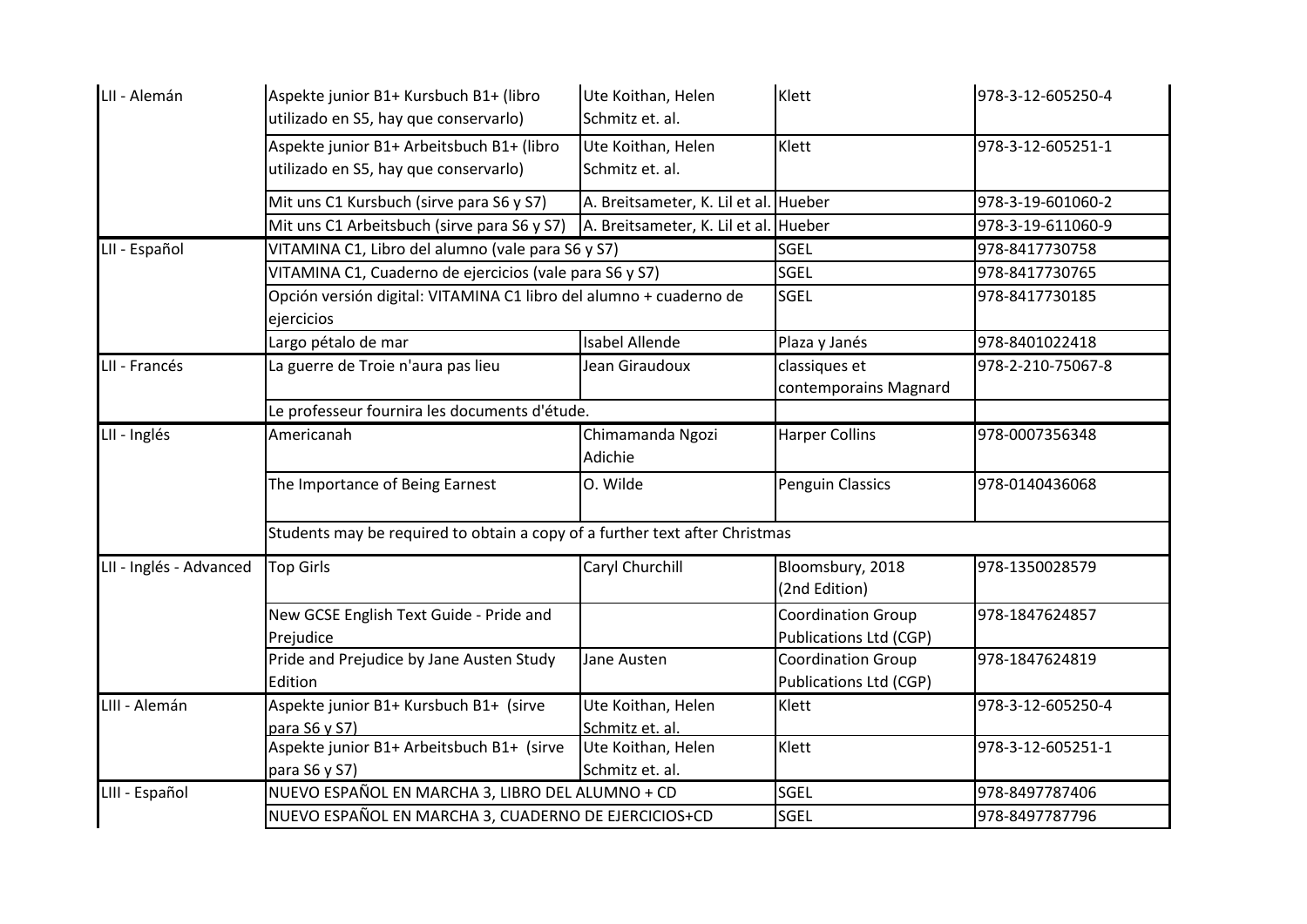|                 | Opción versión solo digital: NUEVO ESPAÑOL EN MARCHA 3, VERSIÓN<br>DIGITAL LIBRO DEL ALUMNO + CUADERNO DE EJERCICIOS En<br>https://shop.blinklearning.com |                                             | SGEL          | 978-8497787963    |  |
|-----------------|-----------------------------------------------------------------------------------------------------------------------------------------------------------|---------------------------------------------|---------------|-------------------|--|
|                 | Ninfa rota                                                                                                                                                | A. Gómez Cerdá                              | <b>ANAYA</b>  | 978-8469848081    |  |
| LIII - Francés  | A PLUS 4 B1 Livre de l'élève numérique BLINK A acheter sur le site de<br>Macmillan https://tienda.macmillan.es/                                           |                                             | Macmillan     | 978-8417710545    |  |
|                 | A PLUS 4 B1 Cahier d'exercices numérique BLINK A acheter sur le site<br>de Macmillan https://tienda.macmillan.es/                                         |                                             | Macmillan     | 978-8417710552    |  |
|                 | Un secret                                                                                                                                                 | P. Grimbert                                 |               | 978-2253117186    |  |
| LIII - Italiano | La capobanda                                                                                                                                              | Cinzia Tani                                 | Lisciani      | 978-8833511030    |  |
|                 | Si continuerà con il testo IN ADOZIONE "Nuovo Espresso 3" e si comprerà il seguente testo:                                                                |                                             |               |                   |  |
|                 | Nuovo espresso 4 ibro studente libro +<br>audio e video online                                                                                            | Maria Balì, Giovanna Rizzo Alma             |               | 978-8861827165    |  |
|                 | o versione ebook (con audio e video integrati) https://shop.blinklearning.com/en/planescolar26-<br>16022/45348-NuovoEspresso4.html                        |                                             |               | 978-8861827127    |  |
|                 | Se acepta la edición anterior si ya disponen de ella                                                                                                      |                                             |               |                   |  |
| LIV - Alemán    | Deutsch echt einfach A2 Kursbuch                                                                                                                          | Giorgio Motta, E.Danuta<br>Machowiak et al. | Klett         | 978-3-12-676526-8 |  |
|                 | Deutsch echt einfach A2 Übungsbuch                                                                                                                        | Giorgio Motta, E.Danuta<br>Machowiak et al. | Klett         | 978-3-12-676527-5 |  |
| LIV - Francés   | Les élèves gardent de la 5ème année FOCUS : Grammaire du français                                                                                         |                                             | Hachette      | 978-2011559647    |  |
|                 | Les élèves achètent:                                                                                                                                      |                                             |               |                   |  |
|                 | Saison 2, méthode de français                                                                                                                             | Collectif                                   | Didier        | 978-2278077533    |  |
|                 | Saison 2, cahier d'exercices                                                                                                                              | Collectif                                   | Didier        | 978-2278079186    |  |
|                 | En attendant Bojangles                                                                                                                                    | <b>Olivier Bourdeaut</b>                    | <b>Didier</b> | 978-2072844812    |  |
| LIV - Portugués | Português conVida - Nível B1 - Vol. 2 Manual digital que se puede<br>comprar en la pagina de la editorial https://www.portoeditora.pt/                    |                                             | Porto Editora | 978-972-0-30236-6 |  |
| Moral - Inglés  | Teacher will provide materials                                                                                                                            |                                             |               |                   |  |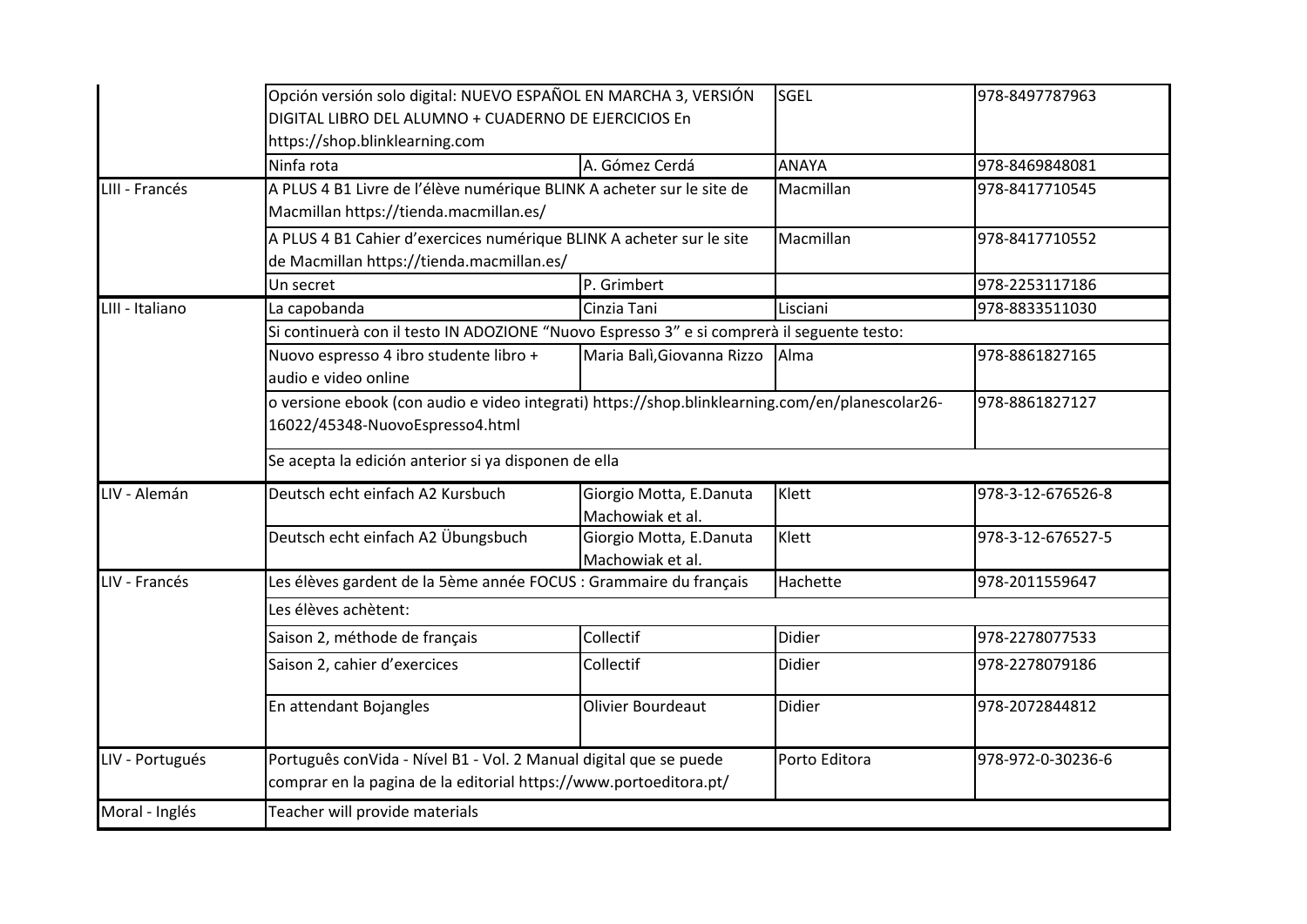| Moral - Español   | Se informará en septiembre                        |  |  |
|-------------------|---------------------------------------------------|--|--|
| Religión - Inglés | No text required - Teacher will provide materials |  |  |
| Religión - Epañol | Se informará en septiembre                        |  |  |
| Arte              | Se informará en septiembre                        |  |  |
| ICT               | Se informará en septiembre                        |  |  |